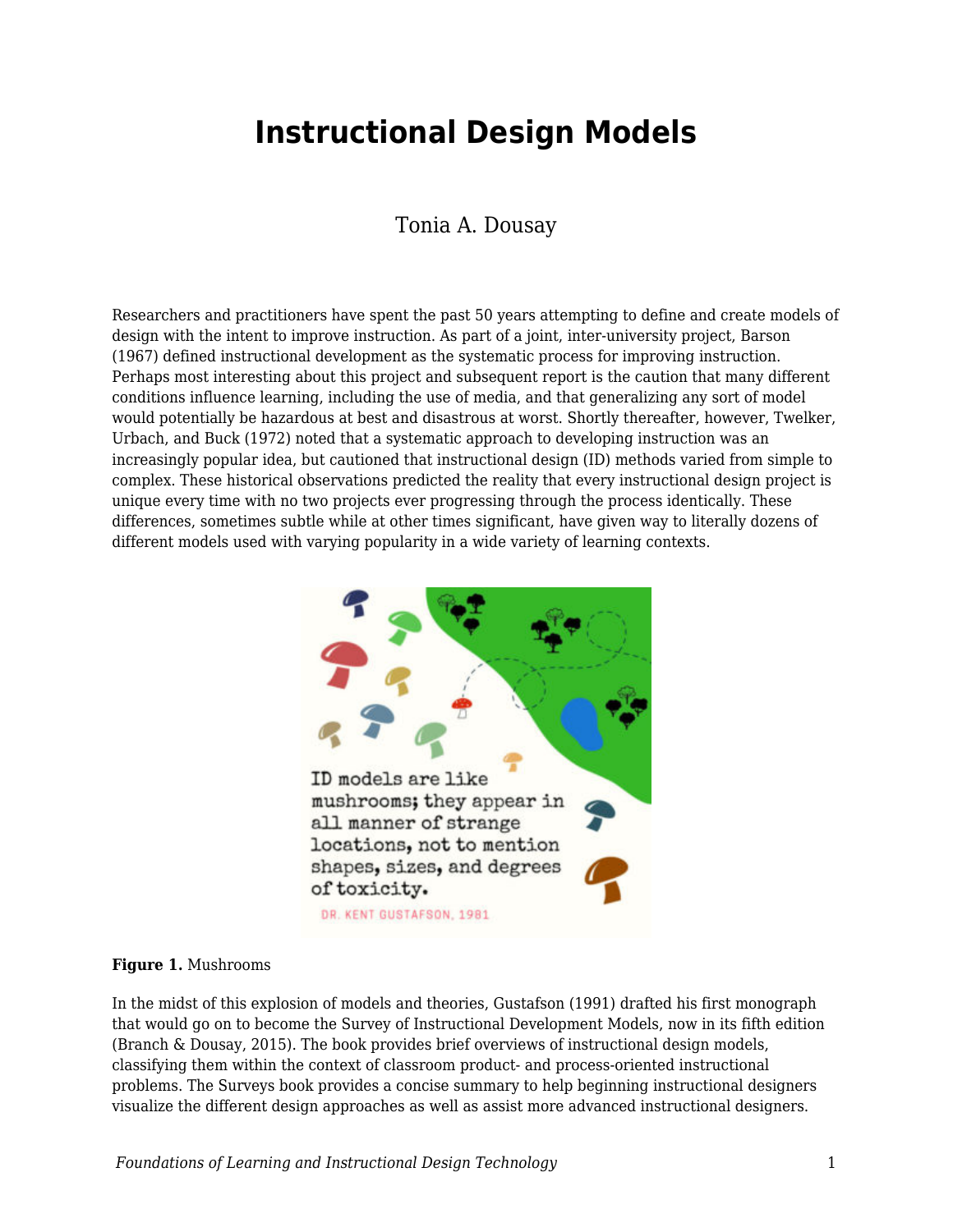However, this text is just one of many often used in the study and practice of instructional design, and those seeking to expand their knowledge of design process can learn much from the rich history and theoretical development over decades in our field. (See Resources section for suggestions.) In this chapter, we explore a brief history of instructional design models, common components of models, commonly referenced models, and resources and advice for instructional designers as they engage in the instructional design process.

# **Historical Context**

The field of Learning and Instructional Design Technology (LIDT) has had many periods of rapid development. Reiser (2001) noted that training programs during World War II sparked the efforts to identify efficient, systematic approaches to learning and instructional design. It would be another 20 years before the first models emerged, but the 1960s and 1970s gave way to extracting instructional technology and design processes from conversations about multimedia development (Reiser, 2017), which in turn produced more than three dozen different instructional design models referenced in the literature between 1970 and 2005 (Branch & Dousay, 2015; Gustafson, 1991, 1991; Gustafson & Branch, 1997, 2002). These models help designers, and sometimes educational stakeholders, simplify the complex reality of instructional design and apply generic components across multiple contexts (Gustafson & Branch, 2002), thus creating standardized approaches to design within an organization. In turn, Molenda (2017) noted that the standardization of processes and terminology triggered interest in the field. Thus, an interesting relationship exists between defining the field of instructional design and perpetuating its existence. As designers seek to justify their role in education–whether K-12, higher education, or industry–they often refer to existing models or generate a new model to fit their context. These new models then become a reference point for other designers and/or organizations.

## **But Where Do We Go From Here?**

Despite some claims that classic instructional design is dead, or at least seriously ill (Gordon & Zemke, 2000), there remains considerable interest in and enthusiasm for its application (Beckschi & Doty, 2000). This dichotomous view situates the perceived ongoing debate between the theory of instructional design and its practice and application. On one hand, scholars and faculty in higher education often continue to research and practice based upon historical foundations. On the other hand, scholars and practitioners in industry often eschew the traditional literature, favoring instead more business-oriented practices. Looking at the authors of various texts consulted in higher education (see Branch, 2009; Carr-Chellman & Rowland, 2017; Richey, Klein, & Tracey, 2010 for examples) versus those consulted in industry (see Allen & Seaman, 2013; Biech, 2014; Carliner, 2015; Hodell, 2015 for examples) confirms this dichotomy. New professionals entering the field, should be aware of this tension and how they may help mitigate potential pitfalls from focusing either too much on foundational theory or too much on practitioner wisdom. Both are essential to understanding how to design instruction for any given audience.

## **Process vs. Models**

The progression of analyzing, designing, developing, implementing, and evaluating (ADDIE) forms the basic underlying process (illustrated in Figure 2) that is a distinct component of instructional design regardless of which model is used (Gustafson & Branch, 1997). Branch (2009) said it well when he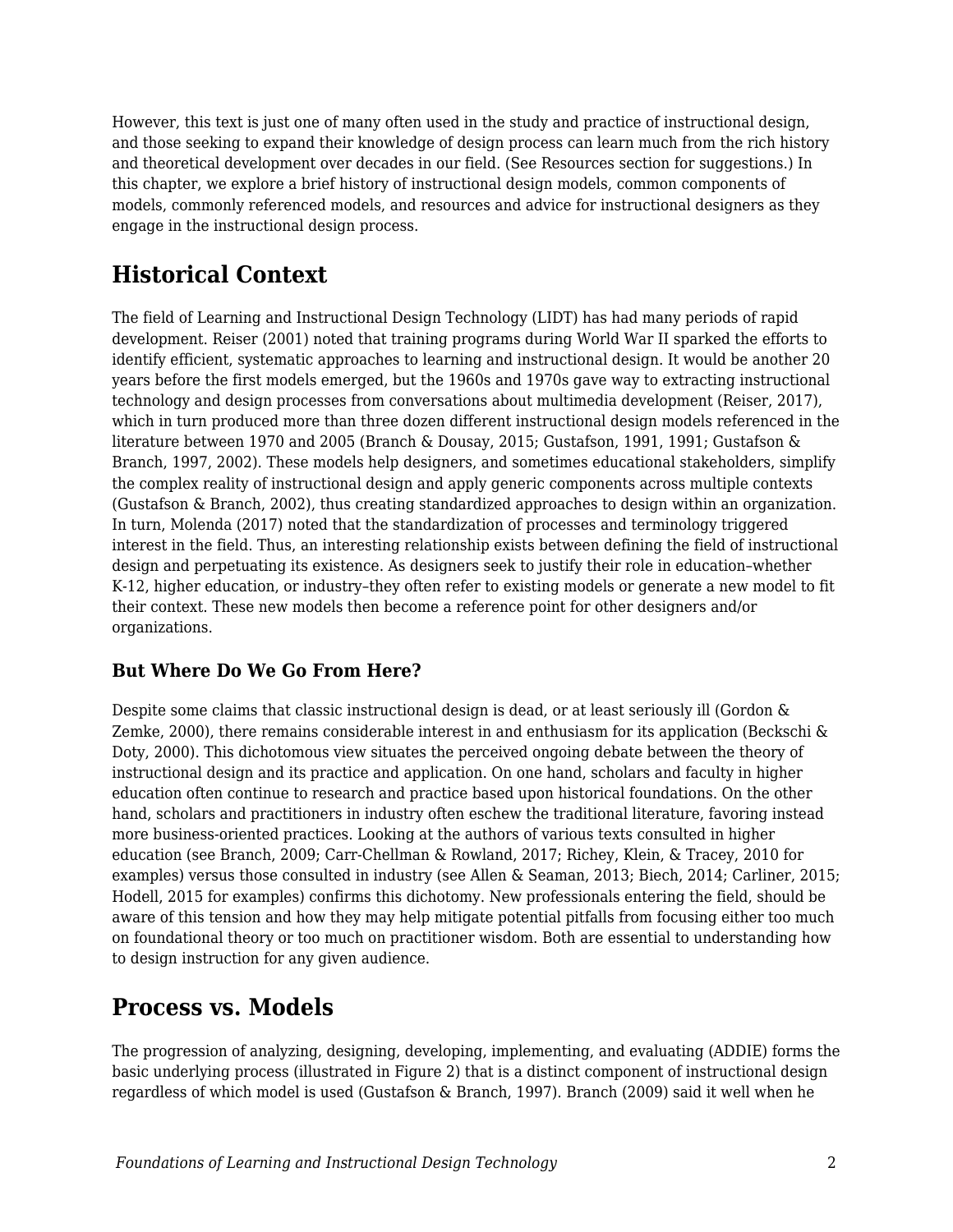conceptualized the phases of the ADDIE process as follows:



**Figure 2.** The ADDIE Process

- 1. Analyze identify the probable causes for a performance gap,
- 2. Design –verify the desired performances and appropriate testing methods,
- 3. Develop generate and validate the learning resources,
- 4. Implement prepare the learning environment and engage the students,
- 5. Evaluate assess the quality of the instructional products and processes, both before and after implementation (p. 3).

Notice the use of the phrase process rather than model. For instructional design purposes, a process is defined as a series of steps necessary to reach an end result. Similarly, a model is defined as a specific instance of a process that can be imitated or emulated. In other words, a model seeks to personalize the generic into distinct functions for a specific context. Thus, when discussing the instructional design process, we often refer to ADDIE as the overarching paradigm or framework by which we can explain individual models. The prescribed steps of a model can be mapped or aligned back to the phases of the ADDIE process.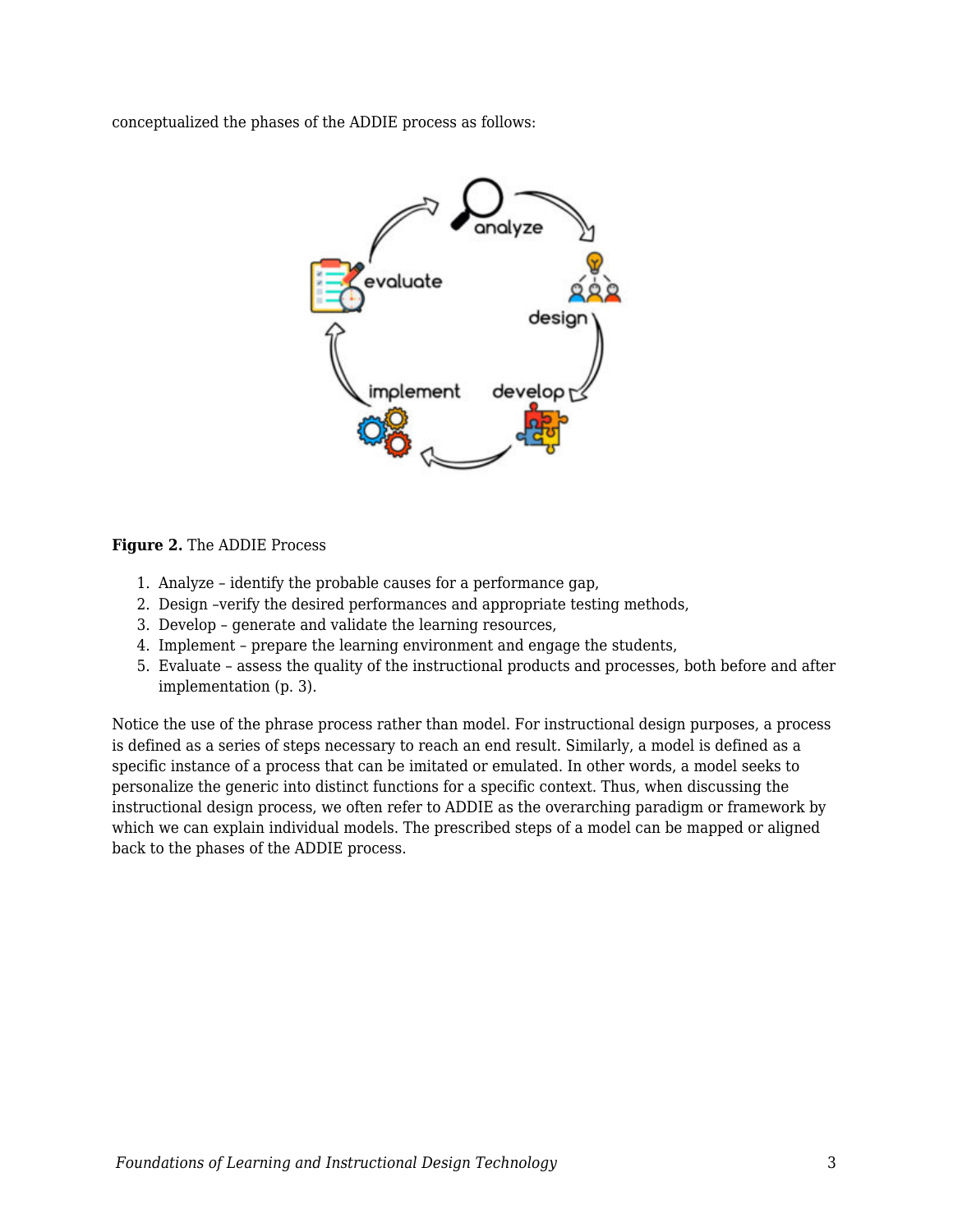

### **Figure 3.** The PIE Model

Consider the following examples. The Plan, Implement, Evaluate (PIE) model from Newby, Stepich, Lehman, and Russell (1996) encourages an emphasis on considering how technology assists with instructional design, focusing on the what, when, why, and how. This phase produces an artifact or plan that is then put into action during implementation followed by evaluating both learner performance and instruction effectiveness. During planning, designers work through a series of questions related to the teacher, learner, and technology resources. The questions are answered while also taking into consideration the implementation and evaluation components of the instructional problem. When considered through the lens of the ADDIE process, PIE combines the analyzing, designing, and developing phases into a singular focus area, which is somewhat illustrated by the depiction in Figure 3. Similarly, the Diamond (1989) model prescribes two phases: "Project Selection and Design" and "Production, Implementation, and Evaluation for Each Unit." Phase I of the Diamond model essentially combines analyzing and designing, while Phase II combines developing, implementing, and evaluating. (See Figure 4 for a depiction of the model.) Diamond placed an emphasis on the second phase of the model by prescribing an in-depth, parallel development system to write objectives, design evaluation instruments, select instructional strategies, and evaluate existing resources. Then, as new resources are produced, they are done so with consideration to the previously designed evaluation instruments. The evaluation is again consulted during the implementation, summative evaluation, and revision of the instructional system. These two examples help demonstrate what is meant by ADDIE being the general process and models being specific applications. (For further discussion of how aspects of specific models align with the ADDIE process, see Dousay and Logan (2011).)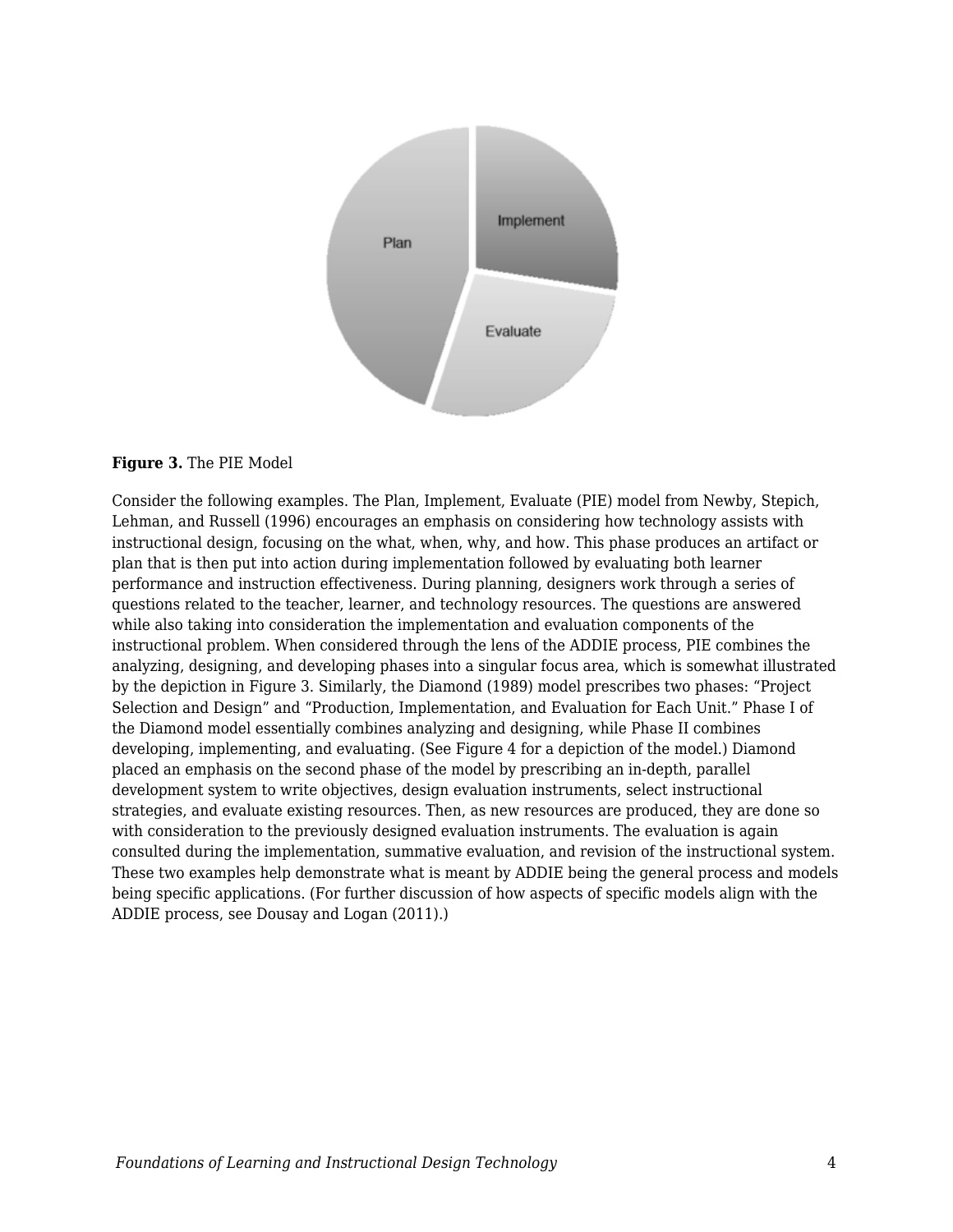

**Figure 4.** The Diamond Model

This discussion might also be facilitated with a business example. Consider the concept of process mapping; it helps organizations assess operational procedures as they are currently practiced (Hunt, 1996). Mapping the process analytically to identify the steps carried out in practice leads to process modeling, an exercise in optimization. In other words, modeling helps move processes to a desired state tailored to the unique needs of an organization. Many businesses of a similar type find that they have similar processes. However, through process modeling, their processes are customized to meet their needs.

The relationship between ADDIE and instructional design models functions much like this business world scenario. As instructional designers, we often follow the same process (ADDIE). However, through modeling, we customize the process to meet the needs of our instructional context and of our learners, stakeholders, resources, and modes of delivery. Models assist us in selecting or developing appropriate operational tools and techniques as we design.

Finally, models serve as a source of research questions as we seek to develop a comprehensive theory of instructional development. Rarely are these models tested through rigorous assessment of their results against predetermined criteria. Rather, those ID models with wide distribution and acceptance gain their credibility by being found useful by practitioners, who frequently adapt and modify them to match specific conditions (Branch & Dousay, 2015, p. 24). Thus, popularity serves as a form of validation for these design models, but a wise instructional designer knows when to use, adapt, or create a new model of instructional design to fit their purposes.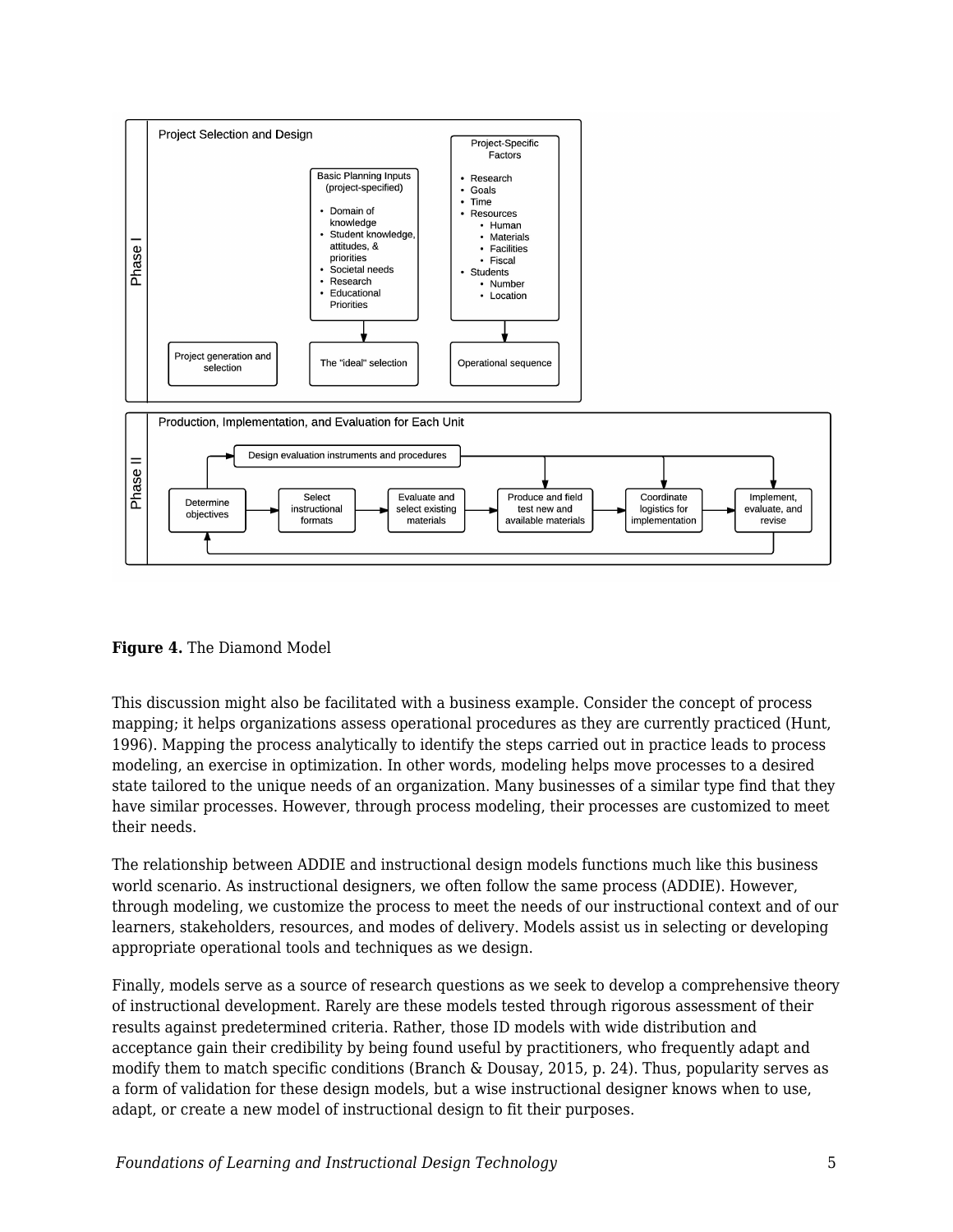# **Models**

Because there are so many different ID models, how do we choose which one to use? In framing this conversation, the Survey of ID models (Branch & Dousay, 2015) serves as a foundation, but by no means should be the sole reference. A total of 34 different instructional design models (see Table 1 for a summary) have been covered in the Survey text since its first edition, and this list does not include every model. Still, this list of models is useful in providing a concise guide to some of the more common approaches to instructional design.

### **Table 1**

| the Survey text                                                    |             |                                            |      |      |      |
|--------------------------------------------------------------------|-------------|--------------------------------------------|------|------|------|
| Model Name                                                         | 1981        | 1st Ed 2nd Ed 3rd Ed 4th Ed 5th Ed<br>1991 | 1997 | 2002 | 2015 |
| Banathy (1968)                                                     | X           |                                            |      |      |      |
| DeCecco (1968)                                                     | X           |                                            |      |      |      |
| Blake & Mouton (1971)                                              | X           |                                            |      |      |      |
| Briggs (1970)                                                      | X           |                                            |      |      |      |
| Baker & Schutz (1971)                                              | X           |                                            |      |      |      |
| Gerlach & Ely (1971)                                               | X           | X                                          | X    | X    | X    |
| Instructional Development Institute (Twelker et al., 1972)         | X           | X                                          | X    |      |      |
| Learning Systems Design (Davis, Alexander, & Yelon, 1974)          | X           |                                            |      |      |      |
| IPISD (Branson, Rayner, Cox, Furman, & King, 1975)                 | X           | X                                          | X    | X    | X    |
| <b>Blondin</b> (1977)                                              | X           |                                            |      |      |      |
| Morrison, Ross, Kemp, & Kalman (Kemp, 1977)                        | X           | X                                          | X    | X    | X    |
| Dick, Carey, & Carey (Dick & Carey, 1978)                          |             | X                                          | X    | X    | X    |
| Gilbert (1978) Front End Analysis                                  | X           |                                            |      |      |      |
| Courseware Development Process (Control Data<br>Corporation, 1979) | $\mathbf X$ |                                            |      |      |      |
| ASSURE (Heinich, Molenda, & Russell, 1982)                         |             | X                                          | X    | X    | X    |
| Diamond (1989)                                                     |             | X                                          | X    | X    | X    |
| Dick & Reiser (1989)                                               |             | X                                          | X    |      |      |
| Van Patten (1989)                                                  |             | X                                          | X    |      |      |
| Bergman & Moore (1990)                                             |             | X                                          | X    | X    | X    |
| Leshin, Pollock, & Reigeluth, (1992)                               |             | X                                          | X    |      |      |
| IPDM (Gentry, 1993)                                                |             |                                            | X    | X    | X    |
| Smith & Ragan (1993)                                               |             |                                            | X    | X    | X    |
| de Hoog, de Jong, & de Vries (1994)                                |             |                                            |      | X    | X    |
| Bates (1995)                                                       |             |                                            |      | X    | X    |
| PIE (Newby et al., 1996)                                           |             |                                            |      | X    | X    |
| 4C/ID (van Merriënboer, 1997)                                      |             |                                            |      |      | X    |
| ISD Model 2 (Seels & Glasgow, 1997)                                |             | X                                          |      | X    | x    |

# **Instructional Design Models included in editions of**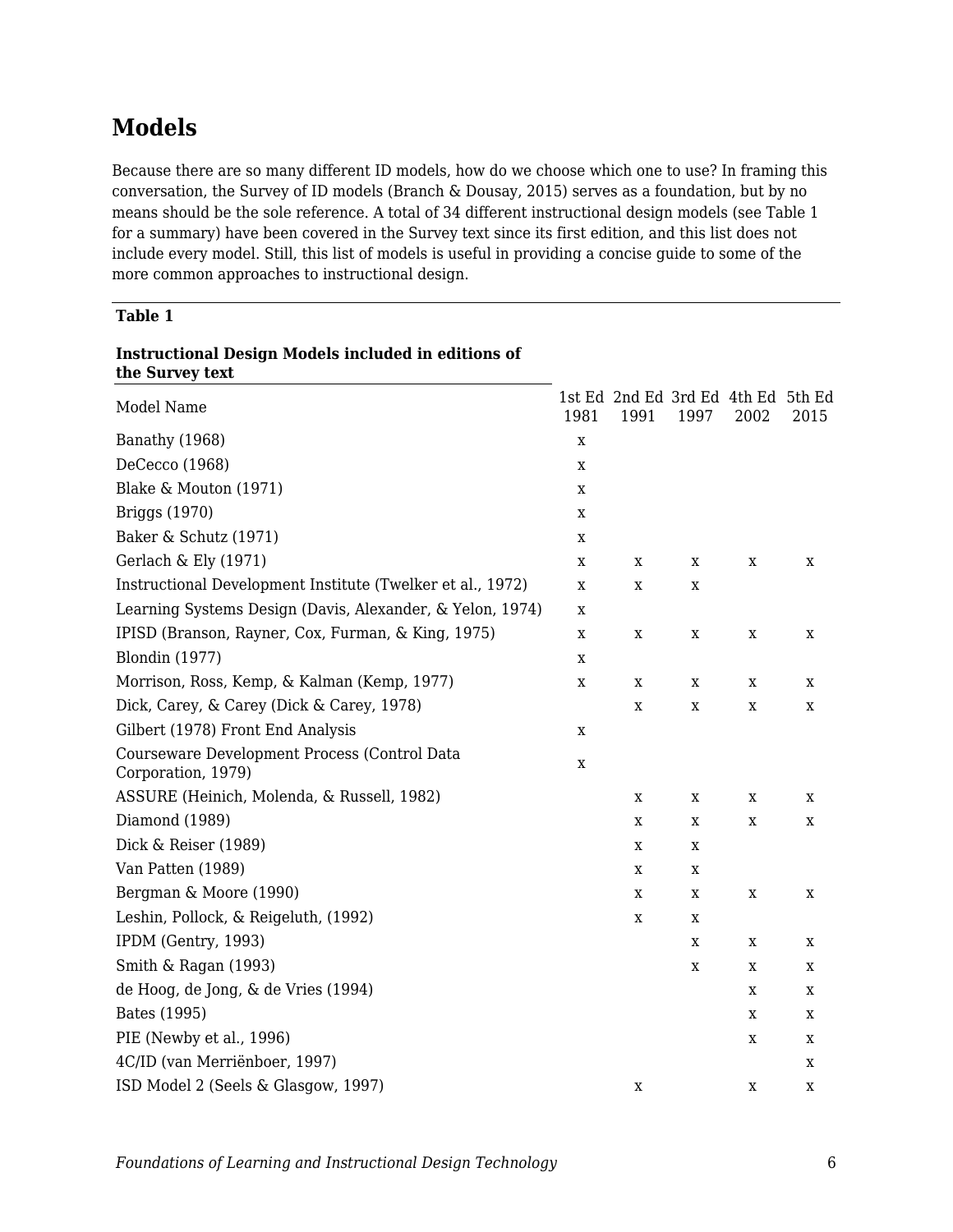| CASCADE (Nieveen, 1997)                                                                                                                                                                                             |    |    |    | X  | X  |
|---------------------------------------------------------------------------------------------------------------------------------------------------------------------------------------------------------------------|----|----|----|----|----|
| Rapid Collaborative Prototyping (Dorsey, Goodrum, &<br>Schwen, 1997)                                                                                                                                                |    |    |    | X  | X  |
| UbD (Wiggins & McTigue, 2000)                                                                                                                                                                                       |    |    |    |    | X  |
| Agile (Beck et al., 2001)                                                                                                                                                                                           |    |    |    |    | X  |
| 3PD (Sims & Jones, 2002)                                                                                                                                                                                            |    |    |    |    | X  |
| Pebble in the Pond (Merrill, 2002)                                                                                                                                                                                  |    |    |    |    | X  |
| ILDF (Dabbagh & Bannan-Ritland, 2004)                                                                                                                                                                               |    |    |    |    | X  |
| <b>TOTAL</b>                                                                                                                                                                                                        | 13 | 12 | 13 | 15 | 21 |
| Note. All references refer to the original or first edition of a<br>model; however, the current name of the model as well as<br>current scholars affiliated with the model may vary from the<br>original iteration. |    |    |    |    |    |

When considering the models featured in Table 1, determining which one to use might best be decided by taking into account a few factors. First, what is the anticipated delivery format? Will the instruction be synchronous online, synchronous face to face, asynchronous online, or some combination of these formats? Some models are better tailored for online contexts, such as Dick and Carey (1978); Bates (1995); Dabbagh and Bannan-Ritland (2004); or Morrison, Ross, Kemp, Kalman, and Kemp (2012). Another way to think about how to select a model involves accounting for the context or anticipated output. Is the instruction intended for a classroom? In that case, consider Gerlach and Ely (1971); ASSURE (Smaldino, Lowther, Mims, & Russell, 2015); PIE (Newby et al., 1996); UbD (Wiggins & McTigue, 2000); 4C/ID (van Merriënboer & Kirschner, 2007); or 3PD (Sims & Jones, 2002). Perhaps the instructional context involves producing an instructional product handed over to another organization or group. In this case, consider Bergman and Moore (1990); de Hoog et al. (1994); Nieveen (1997); Seels and Glasgow (1997); or Agile (Beck et al., 2001). Lastly, perhaps your context prescribes developing a system, such as a full-scale curriculum. These instructional projects may benefit from the IPISD (Branson et al., 1975); Gentry (1993); Dorsey et al. (1997); Diamond (1989); Smith and Ragan (2004); or Pebble in the Pond (Merrill, 2002) models. Deciding which model to use need not be a cumbersome or overwhelming process. So long as a designer can align components of an instructional problem with the priorities of a particular model, they will likely be met with success through the systematic process.

## **Other ID Models**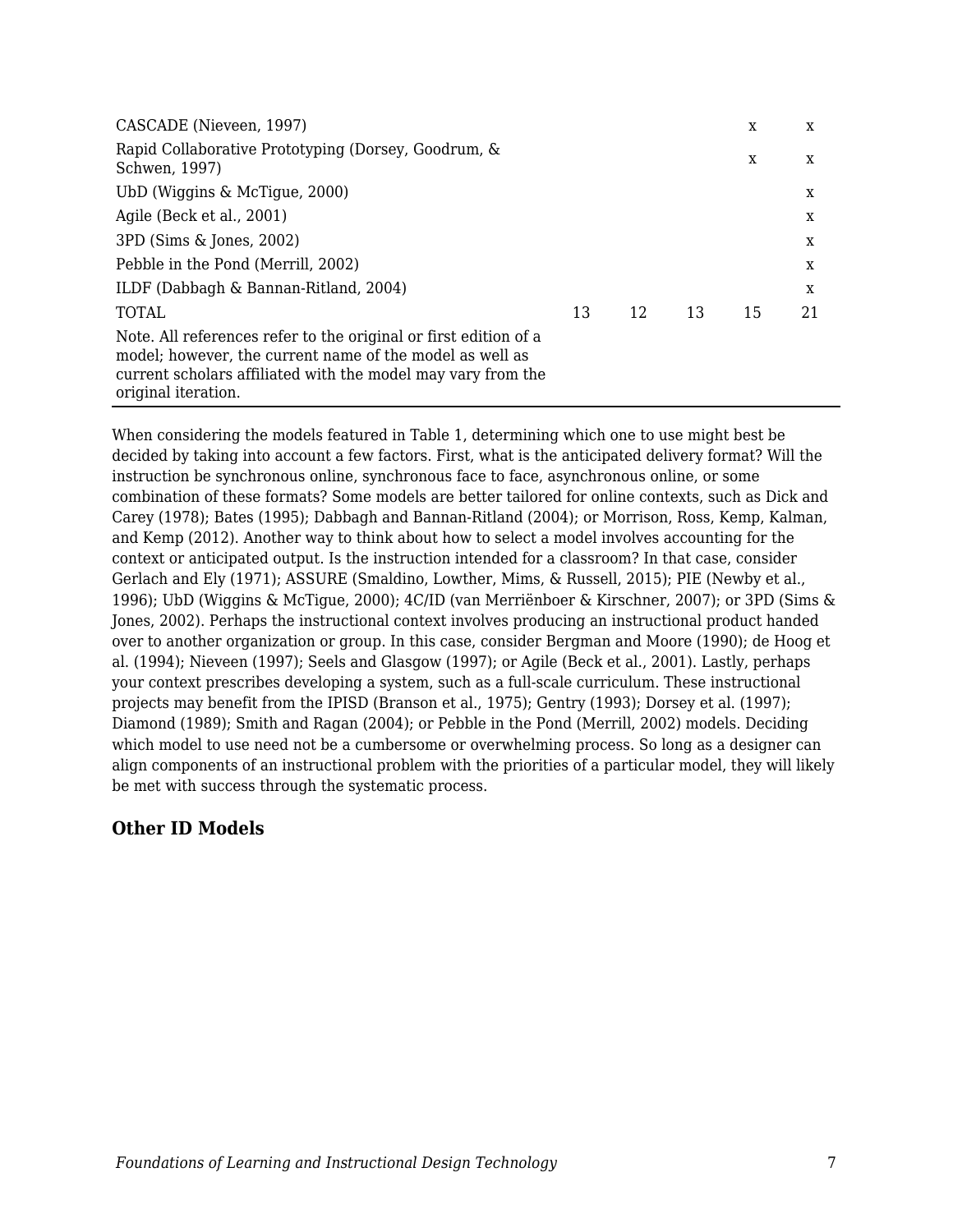

### **Figure 5.** Plompt's OKT Model

While we cannot possibly discuss all of the ID models used in practice and/or referenced in the literature, there are a few other instructional design models that are useful to mention because of their unique approaches to design. For example, Plomp's (1982) OKT model (see Figure 5), which is taught at the University of Twente in The Netherlands, looks quite similar to the ADDIE process, but adds testing/revising the instructional solution prior to full implementation. When OKT was initially introduced, online or web-based instructional design had not yet become part of the conversation. Yet, his model astutely factors in the technology component not yet commonly seen in other ID models referenced at the time. Notice how the OKT process calls for a close relationship between implementation and the other phases as well as alignment between evaluation and the other phases. This design facilitates internal consistency in decision making. The intent here was to ensure that design decisions relating to technology-based resources were consistently applied across the instructional problem.

At their core, instructional design models seek to help designers overcome gaps in what is learned due to either instruction, motivation, or resources. Thus, some models seek to address noninstructional gaps, like motivation. See Keller's (2016) work on motivational design targeting learner attention, relevance, confidence, satisfaction, and volition (ARCS-V). Other models examine strategies related to resources, like technology or media integration. Examples here include Action Mapping (Moore, 2016); Substitution, Augmentation, Modification, Redefinition (SAMR) Model (see Hamilton, Rosenberg, & Akcaoglu, 2016 for a discussion); and TPACK-IDDIRR model (Lee & Kim, 2014). And still other models consider other gaps and needs like rapid development. (See the Successive Approximation Model (SAM) from Allen Interaction, n.d.)

Recently, many instructional designers have emphasized the design gaps in ID, drawing upon the broader field of design theory to guide how designers select and arrange constructs or components. One model, known as Design Layers (Gibbons, 2013), helps designers prioritize concerns encountered during the ID process and may overlay with an existing or adapted ID model being followed. In other words, a designer may use design layers to organize the problems to be addressed,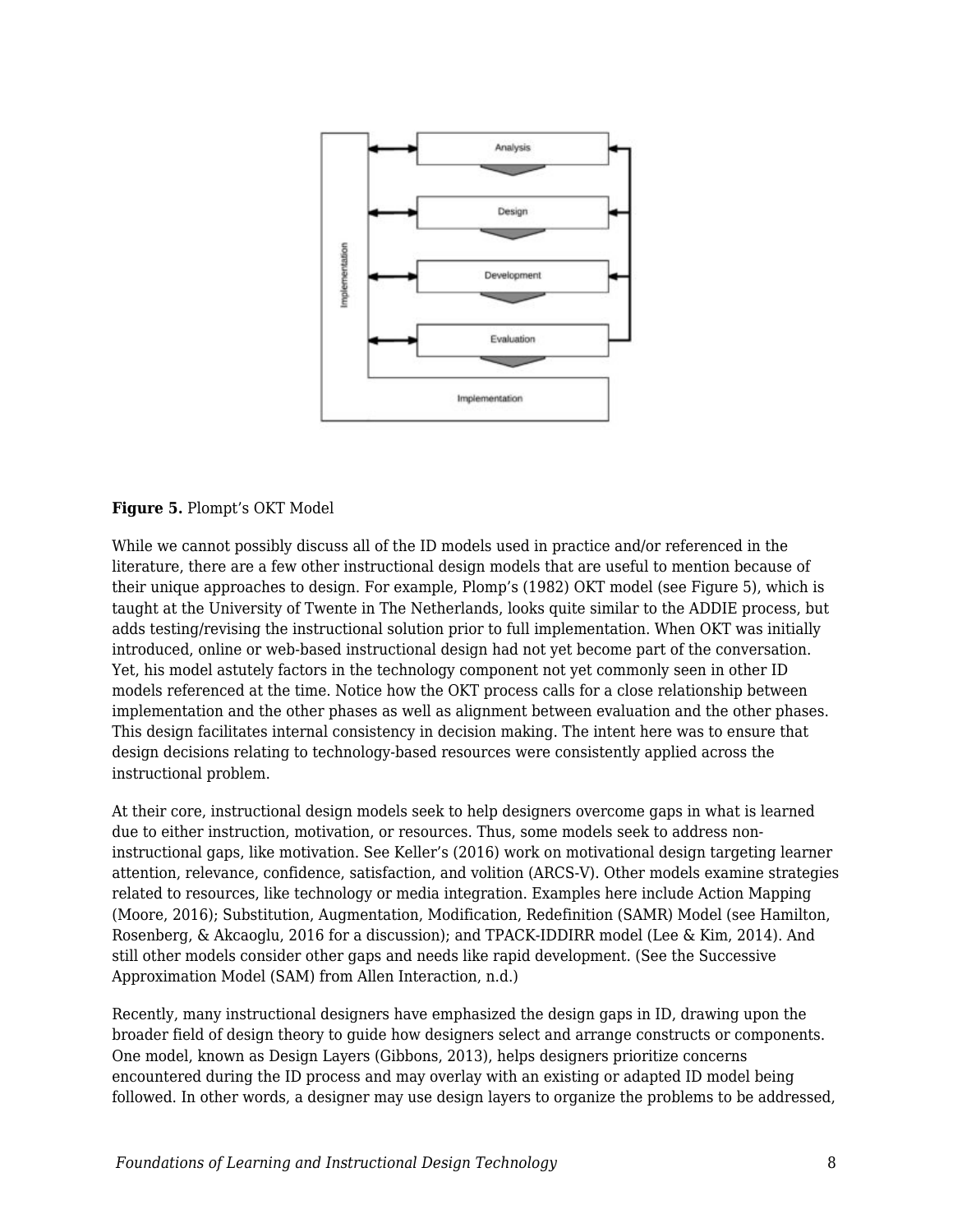but still use other models based on ADDIE processes to solve some of these problems. While unintentional, the field of instructional design often focuses on corporate and adult learning contexts, sometimes feeling exclusionary to the K-12 instructional designer (note: UbD, Wiggins & McTigue, 2000, is one of the more well-known ID models also used by K-12 teachers and instructional facilitators). Carr-Chellman's (2015) Instructional Design for Teachers (ID4T) model and Larson and Lockee's (2013) Streamlined ID represent attempts to break down some of the complex perceptions of ID, making it more accessible for K-12 teachers and newer instructional designers.

The primary takeaway from this entire discussion should be that ID is rarely a simple process. In practice, designers often draw upon personal experience and the wide variety of models, strategies, and theories to customize each instance of instructional design.

# **Tips From the Field**

While working on this chapter, I thought it might be interesting to crowdsource advice and tips. We live, research, and teach in the age of social constructivism. So, why not apply the theory in a way that might have a far reaching and lasting impact? The following short quotes about the practice of ID and ID models from scholars, students, and (above all) practitioners provide focused advice that are good tips for the beginning designer and great reminders for the more advanced designer.

- Focus on the systematic and iterative process of instructional design. Models are not discrete steps to be checked off. [Kay Persichitte, University of Wyoming]
- The ADDIE paradigm is fundamental to most models, with appropriate evaluation of each step implied. [Jon Anderle, University of Wyoming]
- Be aware of the tension in the field between theory and practice. [Tara Buñag, University of the Pacific]
- Practicing ID means considering all of the available tools. It's too easy for a designer to fixate on a single instructional technique as a panacea. [Rhonda Gamble, Sweetwater County School District #1]
- In addition to the regular resources often referenced, don't forget to look at the works of Robert F. Mager. They are foundational to the field. [Landra Rezabek, retired University of Wyoming]
- It bears repeating often; the reality of the instructional design practice is unique and complex each and every time. [Camille Dickson-Deane, University of Melbourne]
- Careful and purposeful instructional design brings an inherent positivity to learning. [Terry Callaghan, Albany County School District #1]
- A dollar spent on formative evaluation pays off tenfold when it comes to implementation of a new course or program. [Tom Reeves, retired The University of Georgia]
- Consider Robert Mager's performance analysis flowchart or Ruth Clark's Content-Performance Matrices for teaching procedures, processes, facts, concepts, and principles. All are brilliant! [Marcy Brown, The CE Shop, Inc.]
- When building out your toolbox, take a look at Cathy Moore and her Action Mapping. [David Glow, Restaurant Magic Software]
- Build opportunities into online courses to collect data and conduct research about the course design, organization, assessments, and teaching effectiveness. This can be used for iterative enhancements. [Athena Kennedy, ASU Online]
- Educate stakeholders involved in the ID process on what you do and why you do it. This is crucial for successful collaboration in design and development. [Megan C. Murtaugh, IDT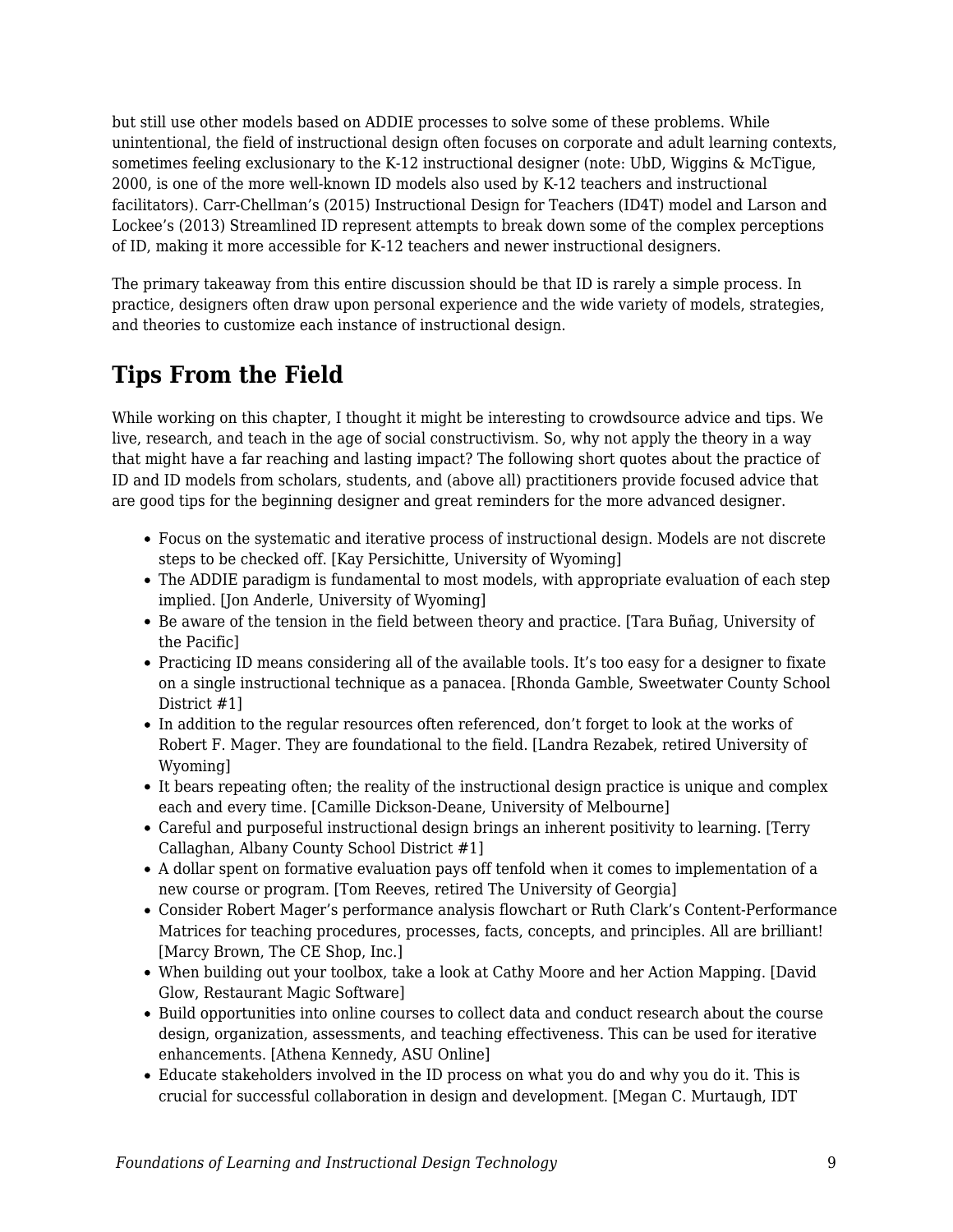Consultant]

- Instructional design is a creative process. [Rob Branch, The University of Georgia]
- Understand the systemic implications of what you propose. If you don't know the difference between systemic and systematic, please familiarize yourself—it will have vast implications. Please know that models of ID are specifically pedagogical in purpose. They teach you the basics, but the real ID process is not captured by a model. Instead you have to approach it more as art, as a holistic process. [Ali Carr-Chellman, University of Idaho]
- Think about what good instruction means. Are you following a sound design procedure, e.g., ADDIE? Are you adhering to best practices of the professional community? Are your strategies supported by learning theory? Are design decisions validated by demonstrated gains on preand post- measures? Each of these has a role in creating good instruction, but don't forget to meet the needs of learners, especially those at the margins. [Brent Wilson, University of Colorado Denver]
- Robert F. Mager (1968) once noted that, "If telling were teaching, we'd all be so smart we could hardly stand it." When working on the phase of any model that involves material development, designers must be careful with overloading learners with information. Further, presenting information must consider what Hugh Gardner, a professor at the University of Georgia, used to call the "COIK" phenomenon; Clear Only If Known. This phenomenon encourages breaking down complex language, avoiding jargon, and making expert knowledge accessible. These tasks are not easy, but must be part of the process. [Marshall Jones, Winthrop University]

# **Acknowledgement**

Thanks to Jeroen Breman, Northwest Lineman College, for the OKT-model recommendation.

## **Application Exercises**

- While processes and models can be useful, why do you think it is important to maintain flexibility in designing instruction?
- What are some things to consider when selecting an instructional design model?

## **References**

Allen, I. E., & Seaman, J. (2013). Changing course: Ten years of tracking online education in the United States. Babson Park, MA.

Allen Interaction. (n.d.). Agile elearning development with SAM. Retrieved August 25, 2017, from http://www.alleninteractions.com/sam-process

ATD Research. (2015). Skills, challenges, and trends in instructional design. Alexandria, VA. Retrieved from

https://www.td.org/Publications/Research-Reports/2015/Skills-Challenges-and-Trends-in-Instructional -Design

Baker, R. E., & Schutz, R. L. (1971). Instructional product development. New York, NY: Van Nostrand Reinhold Company.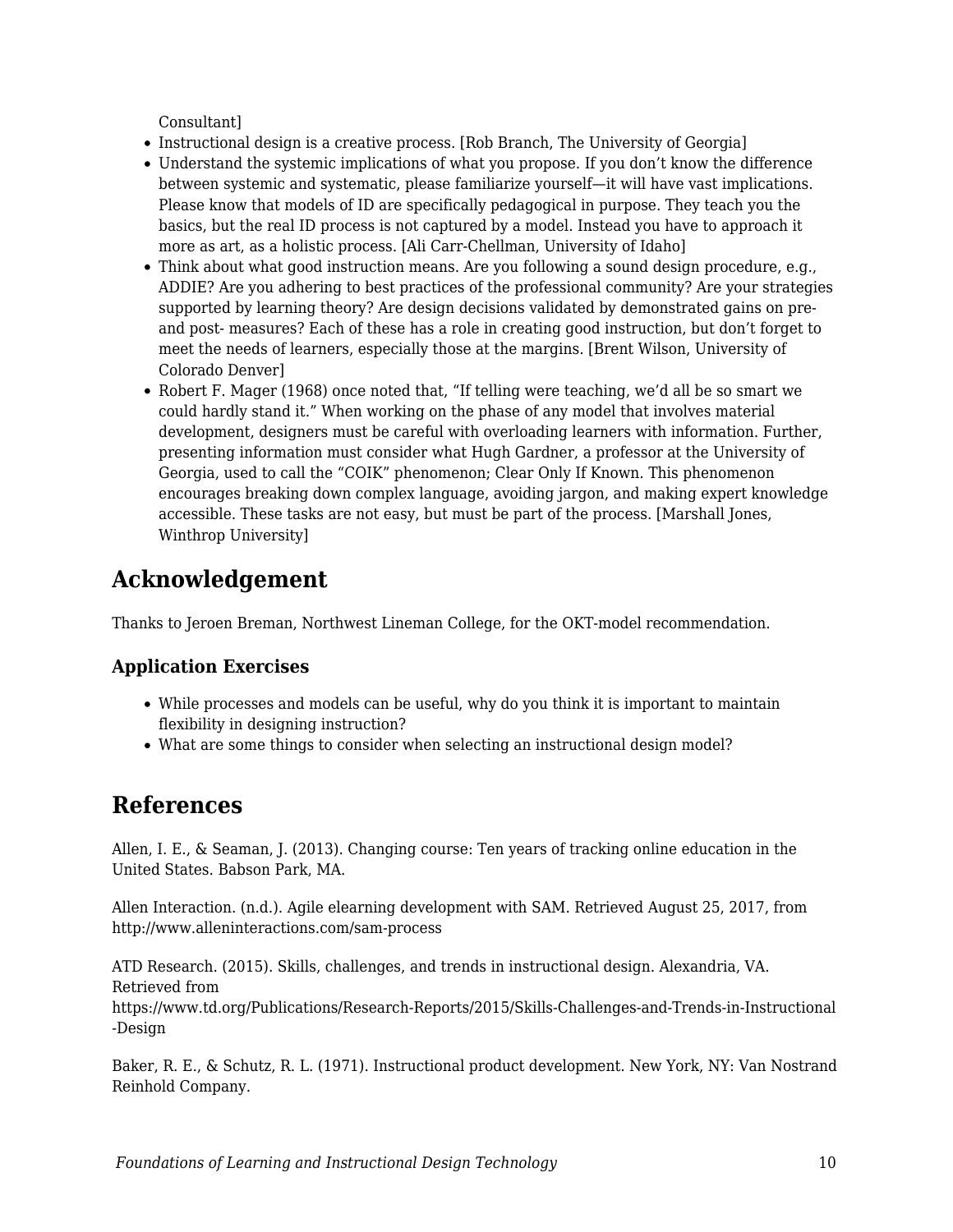Banathy, B. H. (1968). Instructional systems. Belmont, CA: Fearon Publishers.

Barson, J. (1967). Instructional systems development: A demonstration and evaluation project: Final report. East Lansing, MI.

Bates, A. W. (1995). Technology, open learning and distance education. New York, NY: Routledge.

Beck, K., Beedle, M., van Bennekum, A., Cockburn, A., Cunningham, W., Fowler, M., … Thomas, D. (2001). Manifesto for Agile software development. Retrieved from http://agilemanifesto.org/

Beckschi, P., & Doty, M. (2000). Instructional systems design: A little bit of ADDIEtude, please. In G. M. Piskurich, P. Beckschi, & B. Hall (Eds.), The ASTD handbook of training design and delivery (pp. 28–41). New York, NY: McGraw-Hill.

Bergman, R. E., & Moore, T. V. (1990). Managing interactive video/multimedia projects. Englewood Cliffs, NJ: Educational Technology Publications.

Biech, E. (Ed.). (2014). ASTD Handbook (2nd ed.). Alexandria, VA: Association for Talent Development.

Blake, R. R., & Mouton, J. S. (1971). OD-Fad or fundamental? Madison, WI: American Society for Training and Development, Inc.

Blondin, J. (1977). Development leadership. Manila, Philippines: Southeast Asia Instructional Development Institute.

Branch, R. M. (2009). Instructional design: The ADDIE approach. New York: Springer International Publishing.

Branch, R. M., & Dousay, T. A. (2015). Survey of instructional design models (5th ed.). Bloomington, IN: Association for Educational Communications & Technology.

Branson, R. K., Rayner, G. T., Cox, L., Furman, J. P., & King, F. J. (1975). Interservice procedures for instructional systems development. Executive summary and model. Springfield, VA: National Technical Information Service.

Briggs, L. J. (1970). Handbook of procedures for the design of instruction. Pittsburgh, PA: American Institutes for Research.

Carliner, S. (2015). Training Design Basics (2nd ed.). Alexandria, VA: Association for Talent Development.

Carr-Chellman, A. A. (2015). Instructional design for teachers: Improving classroom practice. New York, NY: Routledge.

Carr-Chellman, A. A., & Rowland, G. (Eds.). (2017). Issues in technology, learning, and instructional design: Classic and contemporary dialogues. New York, NY: Taylor & Francis.

Control Data Corporation. (1979). Courseware development process. Minneapolis, MN: Control Data Corporation.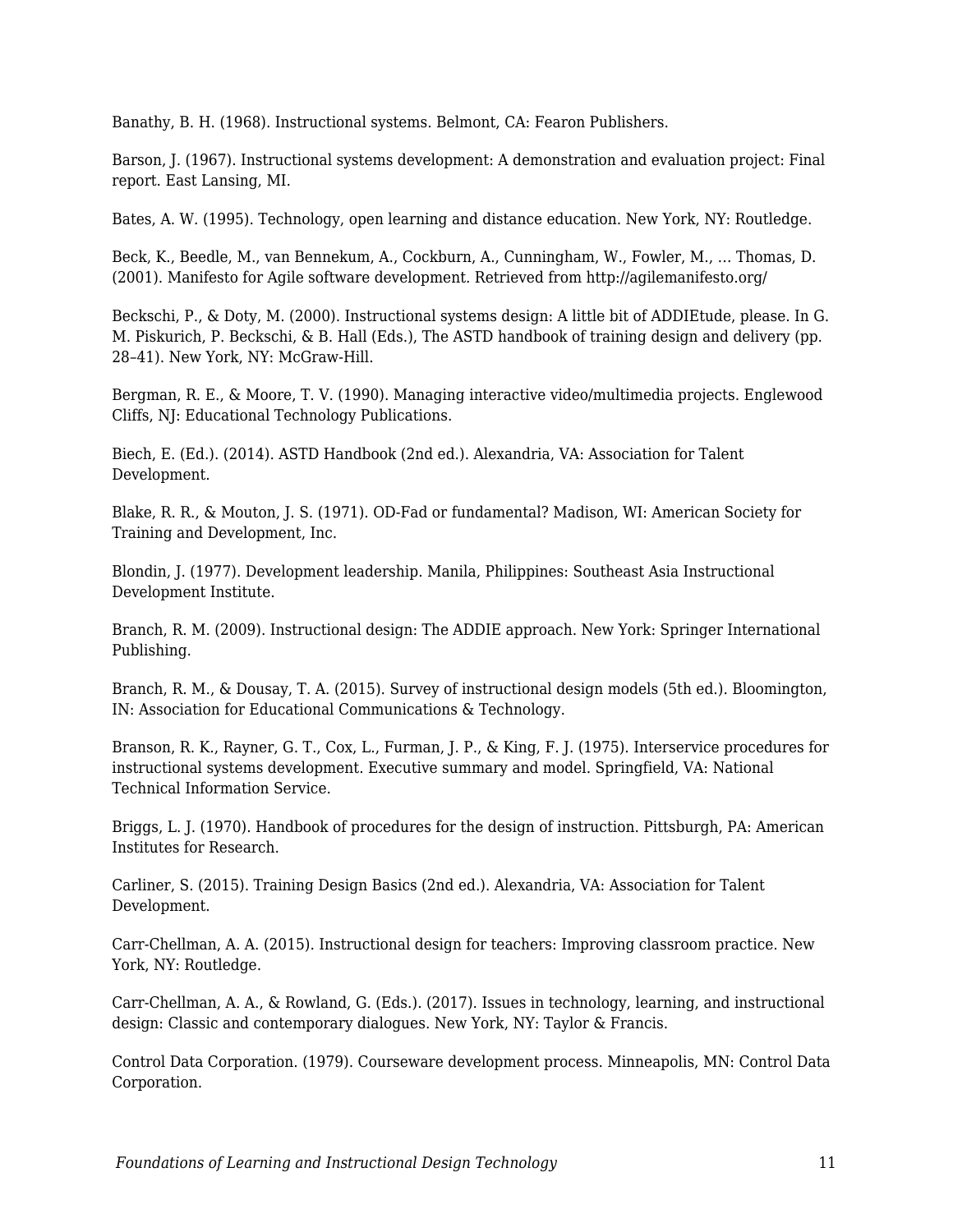Dabbagh, N., & Bannan-Ritland, B. (2004). Online learning: Concepts, strategies, and application. Upper Saddle River, NJ: Pearson Education, Inc.

Davis, R. H., Alexander, L. T., & Yelon, S. L. (1974). Learning systems design: An approach to the improvement of instruction. New York, NY: McGraw-Hill.

de Hoog, R., de Jong, T., & de Vries, F. (1994). Constraint-driven software design: An escape from the waterfall model. Performance Improvement Quarterly, 7(3), 48–63. https://doi.org/10.1111/j.1937-8327.1994.tb00637.x

DeCecco, J. P. (1968). The psychology of learning and instruction: Educational psychology. Englewood Cliffs, NJ: Prentice-Hall.

Diamond, R. M. (1989). Designing and Improving Courses and Curricula in Higher Education: A Systematic Approach. San Francisco, CA: Jossey-Bass Inc., Publishers.

Dick, W., & Carey, L. (1978). The systematic design of instruction (1st ed.). Chicago: Scott, Foresman and Company.

Dick, W., & Reiser, R. A. (1989). Planning effective instruction. Upper Saddle River, NJ: Prentice-Hall.

Dorsey, L. T., Goodrum, D. A., & Schwen, T. M. (1997). Rapid collaborative prototyping as an instructional development paradigm. In C. R. Dills & A. J. Romiszowski (Eds.), Instructional development paradigms (pp. 445–465). Englewood Cliffs, NJ: Educational Technology Publications.

Dousay, T. A., & Logan, R. (2011). Analyzing and evaluating the phases of ADDIE. In Proceedings from Design, Development and Research Conference 2011 (pp. 32–43). Cape Town, South Africa.

Gagné, R. M., Wager, W. W., Golas, K. C., & Keller, J. M. (2004). Principles of instructional design (5th ed.). Boston, MA: Cengage Learning.

Gentry, C. G. (1993). Introduction to instructional development: Process and technique (1st ed.). Boston: Cengage Learning.

Gerlach, V. S., & Ely, D. P. (1971). Teaching and media: A systematic approach (1st ed.). Upper Saddle River, NJ: Prentice Hall, Inc.

Gibbons, A. S. (2013). An architectural approach to instructional design. New York, NY: Routledge.

Gilbert, T. F. (1978). Human competence: Engineering worthy performance. New York, NY: McGraw-Hill.

Gordon, J., & Zemke, R. (2000). The attack on ISD. Training, 37(4), 43–53.

Gustafson, K. L. (1991). Survey of instructional development models (2nd ed.). Syracuse, NY: ERIC Clearinghouse on Information Resources.

Gustafson, K. L., & Branch, R. M. (1997). Survey of instructional development models (3rd ed.). Syracuse, NY: Syracuse University.

Gustafson, K. L., & Branch, R. M. (2002). Survey of instructional development models (4th ed.).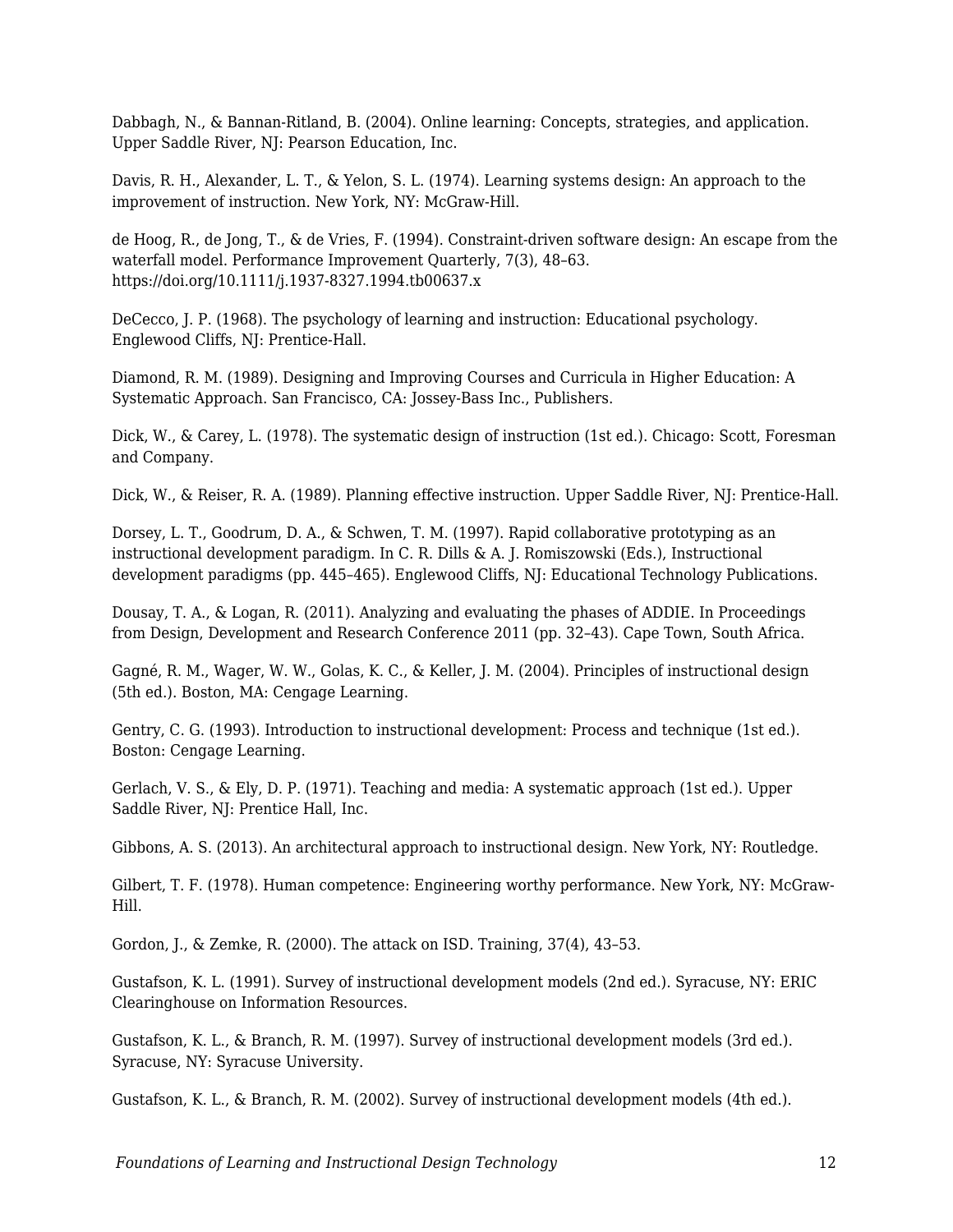Syracuse, NY: ERIC Clearinghouse on Information & Technology.

Hamilton, E. R., Rosenberg, J. M., & Akcaoglu, M. (2016). The Substitution Augmentation Modification Redefinition (SAMR) model: A critical review and suggestions for its use. TechTrends, 60(5), 433–441. https://doi.org/10.1007/s11528-016-0091-y

Heinich, R., Molenda, M., & Russell, J. D. (1982). Instructional media: The new technologies of instruction (1st ed.). Hoboken, NJ: John Wiley & Sons, Inc.

Hodell, C. (2015). ISD from the ground up (4th ed.). Alexandria, VA: Association for Talent Development.

Hunt, V. D. (1996). Process mapping: How to reengineer your business process. New York: John Wiley & Sons, Inc.

Keller, J. M. (2016). Motivation, learning, and technology: Applying the ARCS-V motivation model. Participatory Educational Research, 3(2), 1–15. https://doi.org/10.17275/per.16.06.3.2

Kemp, J. (1977). Instructional design: A plan for unit and course development. Belmont, CA: Fearon Publishers.

Larson, M. B., & Lockee, B. B. (2013). Streamlined ID: A practical guide to instructional design. New York, NY: Routledge.

Lee, C.-J., & Kim, C. (2014). An implementation study of a TPACK-based instructional design model in a technology integration course. Etr&D-Educational Technology Research and Development, 62(4), 437–460. https://doi.org/10.1007/s11423-014-9335-8

Leshin, C. B., Pollock, J., & Reigeluth, C. M. (1992). Instructional design: Strategies & tactics for improving learning and performance. Englewood Cliffs, NJ: Educational Technology Publications.

Mager, R. F. (1968). Developing attitude toward learning. Palo Alto, CA: Fearon Publishers.

Merrill, M. D. (2002). A pebble-in-the-pond model for instructional design. Performance Improvement, 41(7), 41–46. https://doi.org/10.1002/pfi.4140410709

Molenda, M. (2017). The systems approach to instructional development. In A. A. Carr-Chellman & G. Rowland (Eds.), Issues in technology, learning, and instructional design: Classic and contemporary dialogues (1st ed., pp. 39–43). New York, NY: Taylor & Francis.

Moore, C. (2016). Action mapping: A visual approach to training design. Retrieved from http://blog.cathy-moore.com/action-mapping-a-visual-approach-to-training-design/

Morrison, G. R., Ross, S. M., Kemp, J. E., Kalman, H. K., & Kemp, J. E. (2012). Designing effective instruction (7th ed.). Hoboken, NJ: Wiley.

Newby, T. J., Stepich, D., Lehman, J., & Russell, J. D. (1996). Instructional technology for teaching and learning: Designing, integrating computers,and using media. Upper Saddle River, NJ: Pearson Education, Inc.

Nieveen, N. M. (1997). Computer support for curriculum developers: A study on the potential of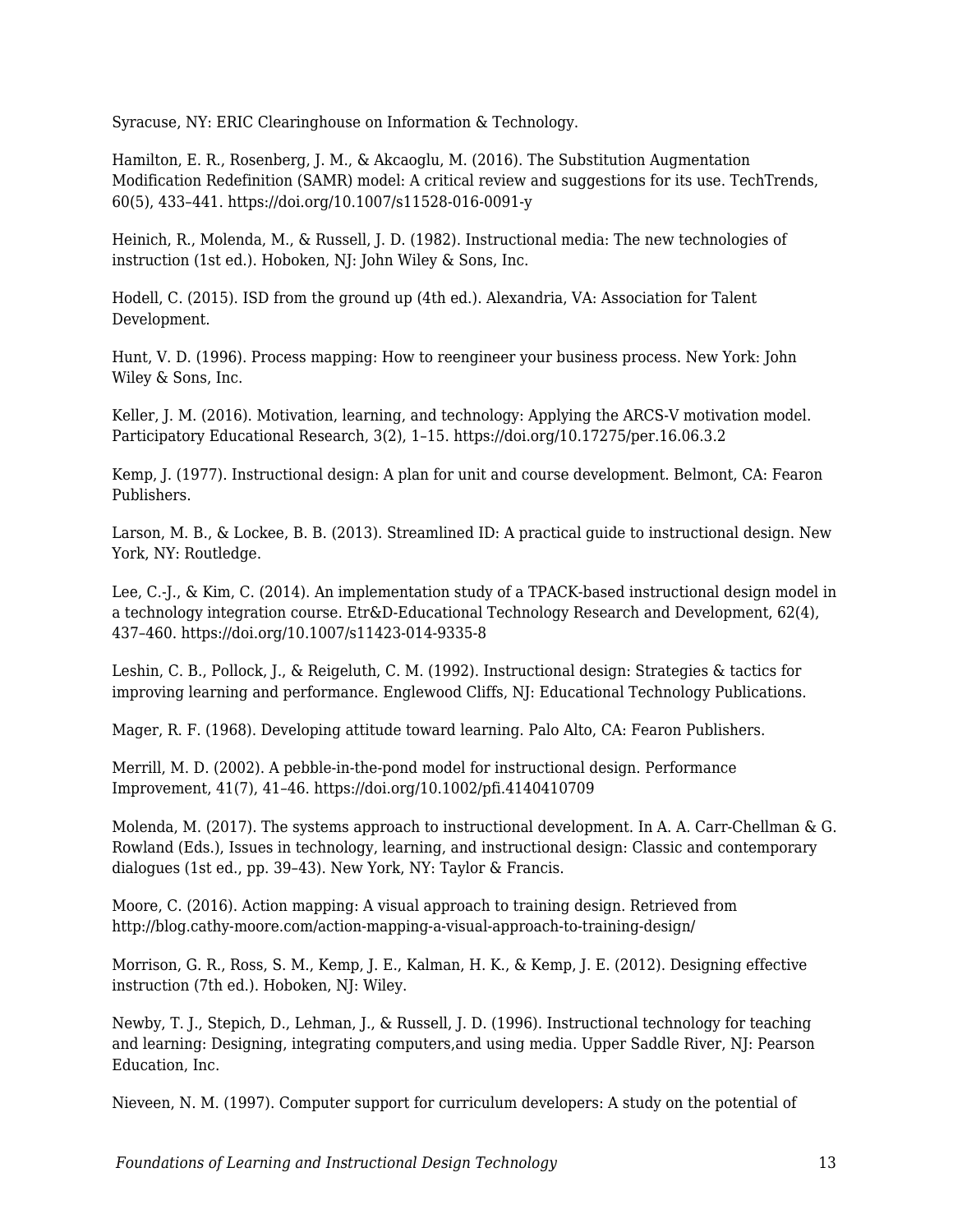computer support in the domain of formative curriculum evaluation. University of Twente, Enschede, The Netherlands.

Plomp, T. (1982). Onderwijskundige technologie: Enige verkenningen [Exploring educational technology]. Inaugural lecture, Enschede: Universiteit Twente.

Reiser, R. A. (2001). A history of instructional design and technology: Part II. Educational Technology Research and Development, 49(2), 57–67.

Reiser, R. A. (2017). What field did you say you were in? In R. A. Reiser & J. V. Dempsey (Eds.), Trends and issues in instructional design and technology (4th ed., pp. 1–7). New York, NY: Pearson Education, Inc.

Richey, R. C., Klein, J. D., & Tracey, M. W. (2010). The instructional design knowledge base: Theory, research, and practice. New York, NY: Routledge.

Seels, B., & Glasgow, Z. (1997). Making instructional design decisions. Upper Saddle River, NJ: Prentice-Hall.

Sims, R., & Jones, D. (2002). Continuous improvement through shared understanding: Reconceptualising instructional design for online learning. In Ascilite Conference: Winds of Change in the Sea of Learning: Charting the Course of Digital Education (pp. 1–10). Auckland. Retrieved from http://www.ascilite.org/conferences/auckland02/proceedings/papers/162.pdf

Smaldino, S., Lowther, D. L., Mims, C., & Russell, J. D. (2015). Instructional technology and media for learning (11th ed.). Boston, MA: Pearson Education, Inc.

Smith, P. L., & Ragan, T. J. (1993). Instructional design. Princeton, NC: Merrill Publishing Company.

Smith, P. L., & Ragan, T. J. (2004). Instructional design (3rd ed.). Hoboken, NJ: John Wiley & Sons, Inc.

Twelker, P. A., Urbach, F. D., & Buck, J. E. (1972). The systematic development of instruction: An overview and basic guide to the literature. Stanford, CA: ERIC Clearinghouse on Educational Media and Technology.

van Merriënboer, J. J. G. (1997). Training complex cognitive skills: A four-component instructional design model for technical training. Upper Saddle River, NJ: Educational Technology Publications.

van Merriënboer, J. J. G., & Kirschner, P. A. (2007). Ten steps to complex learning: A systematic approach to four-component instructional design. Mahwah, NJ: Lawrence Erlbaum Associates, Publishers.

Van Patten, J. (1989). What is instructional design? In K. A. Johnson & L. J. Foa (Eds.), Instructional design: New alternatives for effective education and training (pp. 16–31). New York, NY: Macmillan.

Wiggins, G. P., & McTigue, J. (2000). Understanding by design (1st ed.). Alexandria, VA: Merrill Education/ACSD College Textbook Series.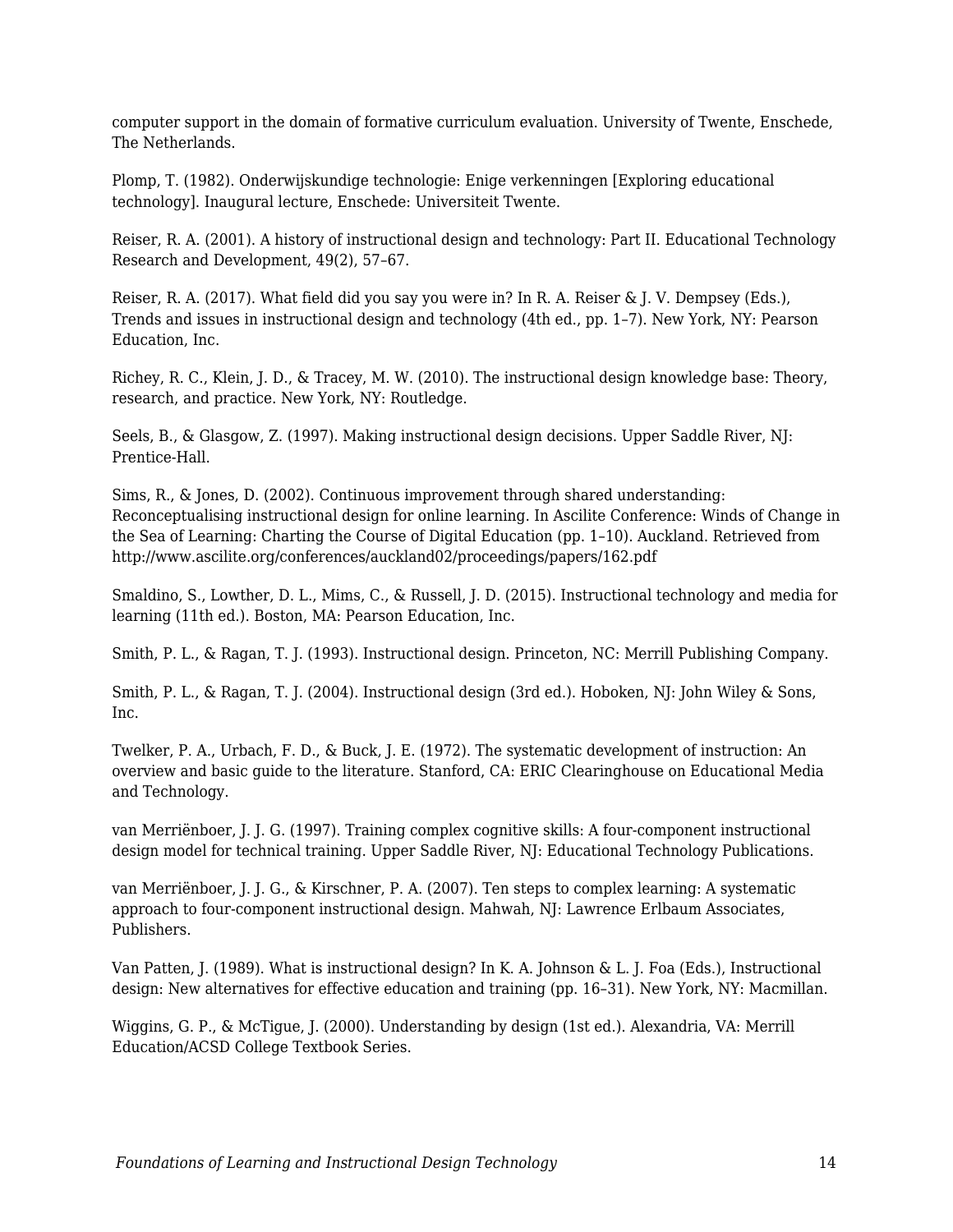### **Further Resources**

The following textbooks, chapters, and articles represent a broad collection of discussion, debate, and research in the field of learning and instructional design. The list has been compiled from resources such as the Survey of Instructional Design Models (Branch & Dousay, 2015), reading lists from graduate programs in LIDT, and publications sponsored by the Association for Educational Communications & Technology. However, the list should not be considered exhaustive. It is merely provided here as a possible starting point for individuals or organizations seeking to learn more about the field and how models are developed and implemented.

- 1. Altun, S., & Büyükduman, F.  $\AA$ °. (2007). Teacher and student beliefs on constructivist instructional design: A case study. Educational Sciences: Theory & Practice, 7(1), 30–39.
- 2. Angeli, C., & Valanides, N. (2005). Preservice elementary teachers as information and communication technology designers: An instructional systems design model based on an expanded view of pedagogical content knowledge. Journal of Computer Assisted Learning, 21(4), 292–302. http://doi.org/10.1111/j.1365-2729.2005.00135.x
- 3. Carr-Chellman, A. A. (2015). Instructional design for teachers: Improving classroom practice. New York, NY: Routledge.
- 4. Cennamo, K. S. (2003). Design as knowledge construction. Computers in the Schools, 20(4), 13–35. http://doi.org/10.1300/J025v20n04\_03
- 5. Denham, T. J. (2002). Comparison of two curriculum/instructional design models: Ralph W. Tyler and Siena College accounting class, ACCT205. Ft. Lauderdale, FL. Retrieved from http://search.proquest.com/docview/62202965?accountid=14228
- 6. Dirksen, J. (2016). Design for how people learn (2nd ed.). San Francisco, CA: New Riders.
- 7. Fox, E. J. (2006). Constructing a pragmatic science of learning and instruction with functional contextualism. Educational Technology Research and Development, 54(1), 5–36. http://doi.org/10.1007/s11423-006-6491-5
- 8. Gagné, R. M., Wager, W. W., Golas, K. C., & Keller, J. M. (2004). Principles of instructional design (5th ed.). Boston, MA: Cengage Learning.
- 9. Gibbons, A. S. (2013). An architectural approach to instructional design. New York, NY: Routledge.
- 10. Hannafin, M. J. (2006). Functional contextualism in learning and instruction: Pragmatic science or objectivism revisited? Educational Technology Research and Development, 54(1), 37–41. http://doi.org/10.1007/s11423-006-6492-4
- 11. Hokanson, B., & Gibbons, A. (Eds.). (2014). Design in educational technology: Design thinking, design process, and the design studio. New York, NY: Springer International Publishing. http://doi.org/10.1007/978-3-319-00927-8
- 12. Hoogveld, A. W. M., Paas, F., Jochems, W. M. G., & van Merriënboer, J. J. G. (2002). Exploring teachers' instructional design practices from a systems design perspective. Instructional Science, 30(4), 291–305. http://doi.org/10.1023/A:1016081812908
- 13. Jonassen, D. H. (2006). On the role of concepts in learning and instructional design. Educational Technology Research and Development, 54(2), 177–196. http://doi.org/10.1007/s11423-006-8253-9
- 14. Koper, R., Giesbers, B., van Rosmalen, P., Sloep, P., van Bruggen, J., Tattersall, C., … Brouns, F. (2005). A design model for lifelong learning networks. Interactive Learning Environments, 13(1–2), 71–92. http://doi.org/10.1080/10494820500173656
- 15. Magliaro, S. G., & Shambaugh, N. (2006). Student models of instructional design. Educational Technology Research and Development, 54(1), 83–106.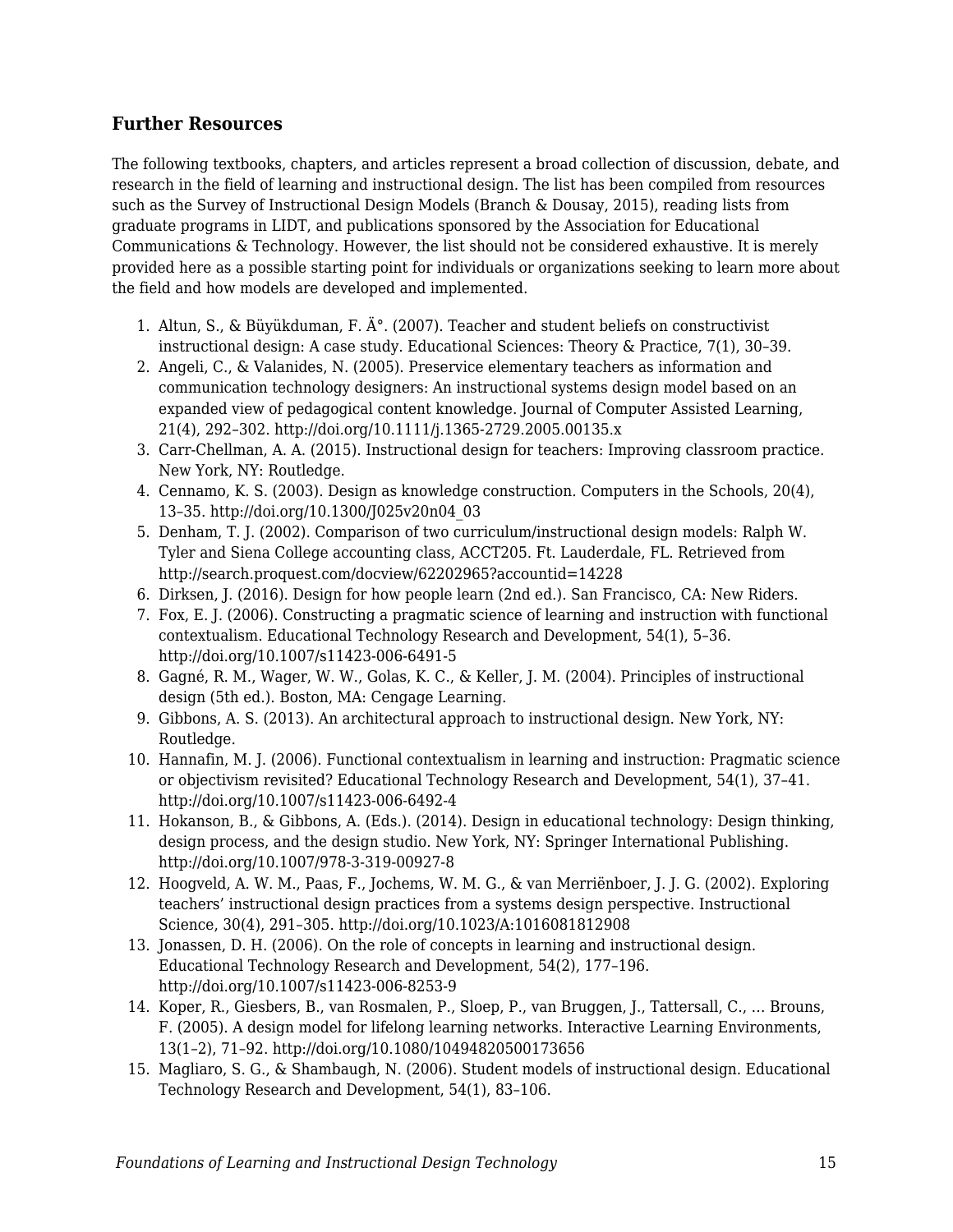http://doi.org/10.1007/s11423-006-6498-y

- 16. Nadolski, R. J., Kirschner, P. A., van Merriënboer, J. J. G., & Wöretshofer, J. (2005). Development of an instrument for measuring the complexity of learning tasks. Educational Research and Evaluation, 11(1), 1–27. http://doi.org/10.1080/13803610500110125
- 17. Richey, R. C., Klein, J. D., & Tracey, M. W. (2010). The instructional design knowledge base: Theory, research, and practice. New York, NY: Routledge.
- 18. Salter, D., Richards, L., & Carey, T. (2004). The "T5" design model: An instructional model and learning environment to support the integration of online and campus-based courses. Educational Media International, 41(3), 207–218. http://doi.org/10.1080/09523980410001680824
- 19. Sims, R. (2014). Design alchemy: Transforming the way we think about learning and teaching. New York, NY: Springer International Publishing. http://doi.org/10.1007/978-3-319-02423-3
- 20. Smith, P. L., & Ragan, T. J. (2004). Instructional design (3rd ed.). Hoboken, NJ: John Wiley & Sons, Inc.
- 21. Song, H.-D., Grabowski, B. L., Koszalka, T. A., & Harkness, W. L. (2006). Patterns of instructional-design factors prompting reflective thinking in middle school and college-level problem-based learning environments. Instructional Science, 34(1), 63–87. http://doi.org/10.1007/s11251-005-6922-4
- 22. Stubbs, M., Martin, I., & Endlar, L. (2006). The structuration of blended learning: Putting holistic design principles into practice. British Journal of Educational Technology, 37(2), 163–175. http://doi.org/10.1111/j.1467-8535.2006.00530.x
- 23. van Berlo, M. P. W., Lowyck, J., & Schaafstal, A. (2007). Supporting the instructional design process for team training. Computers in Human Behavior, 23(3), 1145–1161. http://doi.org/10.1016/j.chb.2006.10.007
- 24. Van Gerven, P. W. M., Paas, F., & Tabbers, H. K. (2006). Cognitive aging and computer-based instructional design: Where do we go from here? Educational Psychology Review, 18(2), 141–157. http://doi.org/10.1007/s10648-006-9005-4
- 25. Verstegen, D. M. L., Barnard, Y. F., & Pilot, A. (2006). Which events can cause iteration in instructional design? An empirical study of the design process. Instructional Science, 34(6), 481–517. http://doi.org/10.1007/s11251-005-3346-0
- 26. Wang, H. C. (2007). Performing a course material enhancement process with asynchronous interactive online system. Computers and Education, 48(4), 567–581. http://doi.org/10.1016/j.compedu.2005.03.007



Please complete this short survey to provide feedback on this chapter: <http://bit.ly/IDmodels>